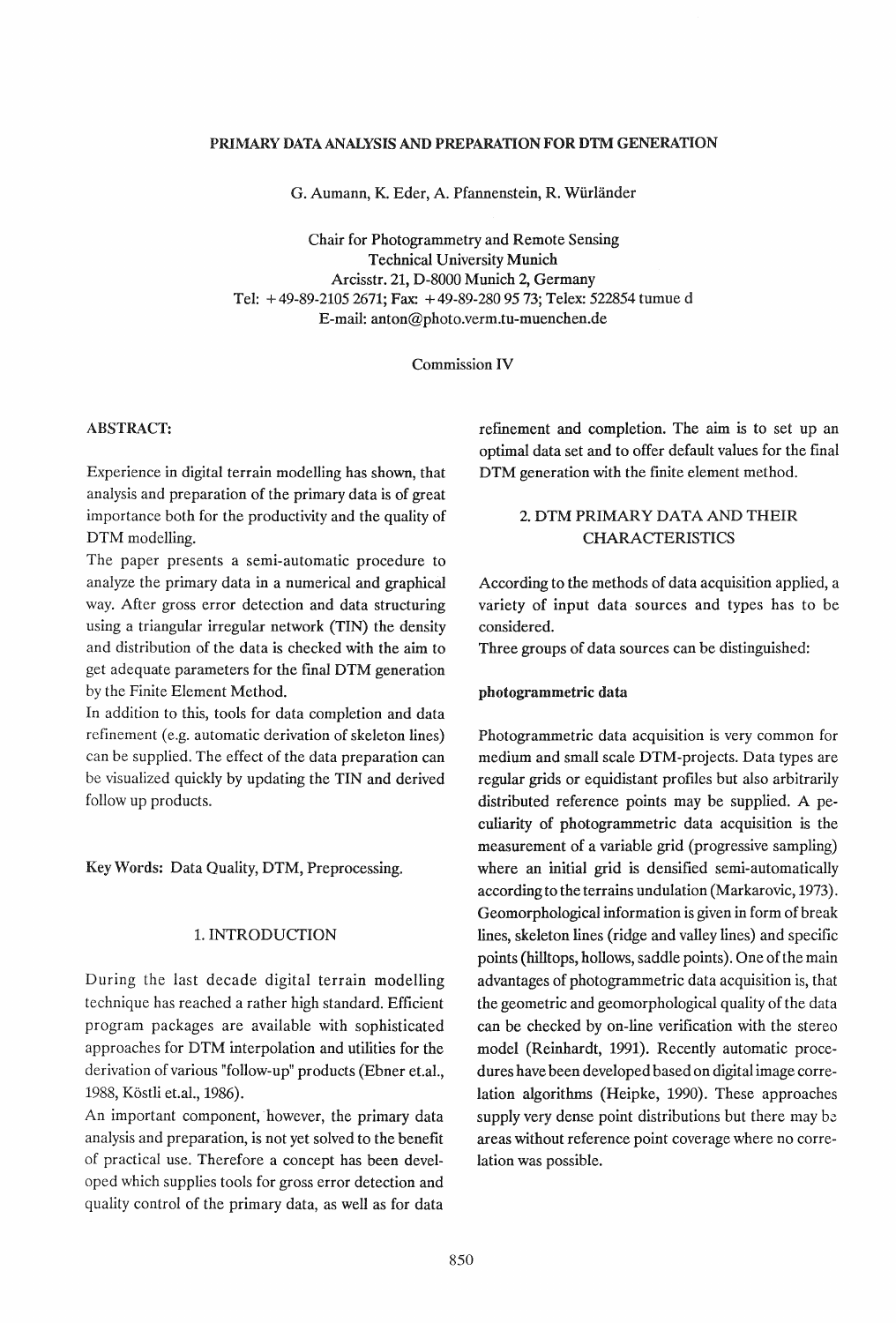#### tacheometric data

Direct measurement of the terrain's surface usually is carried out by self recording tacheometric equipment. The objective in the field is, to use a minimum of reference points for the surface description. Additionally planimetric objects (houses, roads, landscape elements) are measured. This points usually are added to the DTM primary data. The result are data sets with extremely inhomogeneous point distributions (figure 7), but a rather high point accuracy.

## digitized data

If DTM primary data are gained from existing maps, contours are digitized with optional distance or time increments or manual recording. In addition to that special points (height coded points) and elements (lake border lines) are recorded. The characteristic of these data sets is a very high point density along the contour lines but a deficit of information between the contours. An automatic procedure is given by scanning contour folios. After the raster/vector conversion a data set is available with about the same characteristics the digitized contours show.

# 3. DEMANDS FOR DTM PRIMARY DATA PREPROCESSING

An approach for DTM primary data preprocessing should be able to check the input data set without any a priori knowledge. There are several demands which can be formulated from a practical point of view:

- automatic determination of range in x,y and z
- plausibility checks
- information on point distribution within the project area
- interactive procedure for gross error detection and correction
- quality analysis of the input data set
- special treatment of digitized contours
- generation of reference points within defined areas (e.g. lakes)
- generation of artificial reference points within areas of sparse or none reference point coverage
- "on-line" check of the effect of the data manipulation
- proposal for parameters of DTM interpolation

For the user, it is of central importance that all tools are available within the DTM program environment.

# 4. CONCEPTION FOR PRIMARY DATA PREPROCESSING

An essential facilitation for DTM generation and also an improvement of the quality of the terrain description can be achieved by a preceding analysis and preparation of the primary data. Figure 1 shows a conception for primary data preparation. The components of this toolbox are embedded in an interactive working process which enables fast 2D and 3D data analysis.



Figure 1: Architecture for data preprocessing

One part of such a toolbox is error detection and elimination. Also information about the terrain, embedded implicitly in the primary data, has to be made available for the final DTM generation. These information can be automatic derived skeleton lines when contours build the primary data set or points defining fixed areas (e.g. lakes) for the DTM surface description.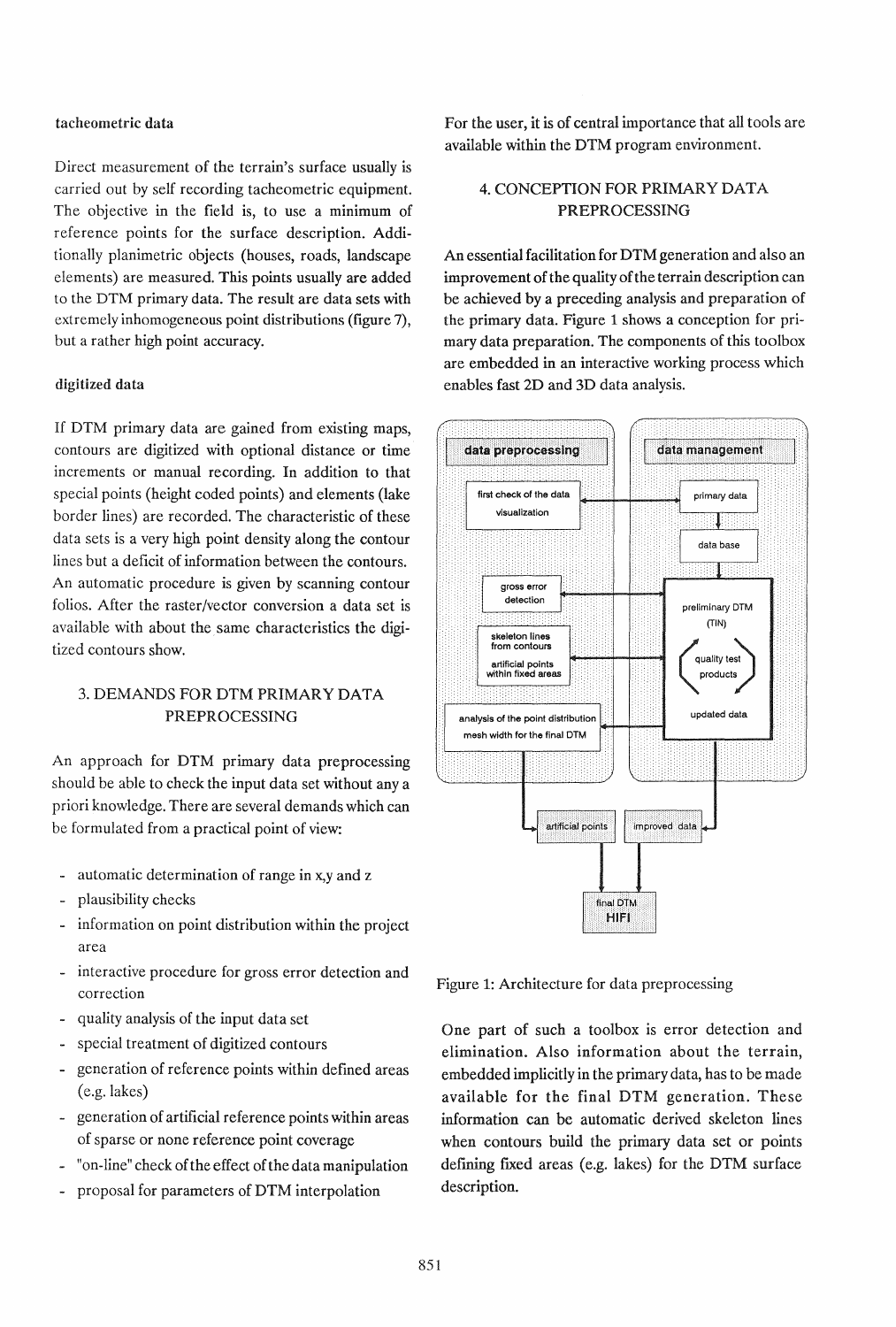Further the primary data analysis should give an accuracy rating for the achievable terrain description out of a quality test and also an estimation of realistic parameters (mesh width) needed for the fmal DTM generation.

Within an other tool a homogenous point distribution can be generated to a certain extent by the interpolation of artificial points in areas without· any information. By means of these artificial points an insufficient terrain description can be avoided for those critical areas.

# 5. REALIZATION OF COMPONENTS FOR PRIMARY DATA PREPROCESSING

#### 5.1 Checking primary data

Primary data of large DTM's usually are submitted in several data files. The completeness of this data files for the whole DTM area has to be checked in a first step. This task can be done with tools for the presentation of data on a graphical screen or a plotter. In addition the range of the data in all three dimensions is tested to get the parameters for the data base area or to find points that are clearly out of range. Program tools for the detection of identical points or crossing lines have to be used as well.

## 5.2 Data management

Organizing primary data is important for program tools that need fast and uniform access to the data of large DTM's. These requirements are valid for programs deriving DTM follow-up products as well as for programs used to check and refme the primary data.

A DTM data base such as the HIFI data base (Ebner et.al.,1988) is able to manage large DTM areas. The primary data can be stored in a HIFI data base. For the data preparation steps as described in the following chapters it is necessary to build a DTM structure that can be updated easily. Using a preliminary DTM with the structure of a triangulated irregular network (TIN) powerful capabilities for updating data and DTM structure are available (Reinhardt, 1991). Both this TIN structure and the combined data structure of HIFI can be used within the GIS Interface of HIFI (Ebner et.al., 1990). Therefore this GIS Interface, consisting of interface subroutines for data handling, data editing and product derivation, is suited best to organize the primary data for data preparation purposes. Since the DTM of the GIS Interface is handled within the main memory of the computer, data processing can take place interactively but is limited by the maximum number of points that can be stored within the main memory DTM (e.g. 8000 points for a main memory DTM with the size of one megabyte). The data of large DTM areas can be loaded patchwise from the HIFI data base into the main memory DTM and stored back into the HIFI data base after data correction and refmement.

### 5.3 Quality test and gross error detection

After structuring the data by a TIN the surface of this preliminary DTM can be used to estimate the data quality of the examined area as well as to detect gross errors. One algorithm for both purposes was developed and realized as a new subroutine of the GIS interface. The idea of the algorithm is to calculate the deviation between the surface represented by the TIN and the surface of the continuous terrain (see figure 2).





The amount of this deviation, called surface deviation value (SDV), can be used to assess the quality of terrain description by the primary data. As the surface of the continuous terrain is unknown, an assumption for the surrounding surface of a point is necessary. This surface can be described with the normal vector at the point and a constant curve assumed around the point. The normal vector of the specific point is calculated with a weighted mean value of the normal vectors of each surrounding triangle. Using a weight depending on the covered sector is important to consider the influence of the different triangles. A plane, set up by the normal vector of the triangle and the connection between the measured point and the main point of the triangle, is used for a simplified handling of the SDV computing (see figure 3). Now it is possible to calculate the constant curve defining a circle and the SDV for each triangle using the normal vector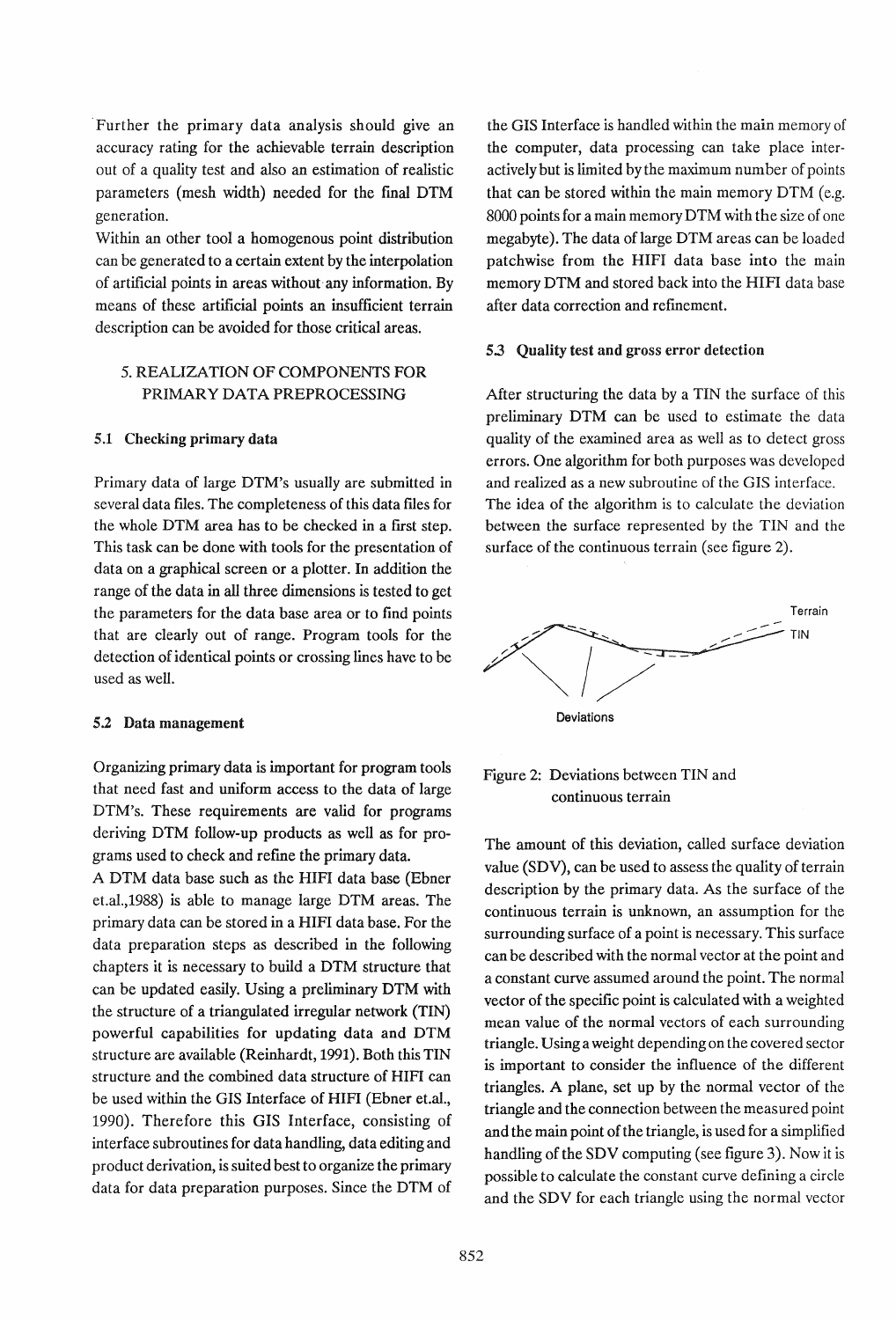

Figure 3: Definition of the surface deviation value (SD V)

of the point and the normal vector of the triangle set up at the main point. Points defining break lines are not investigated, because the terrain explicitly is not continuous at these points. The mean value of this SDV's all over the examined region, considering the area of the triangles as weight, is called the quality estimation value (QEV) and gives an idea about the accuracy of terrain description by the measured points. In case of a regular point distribution the SDV's of different regions can be used to analyze roughness of terrain. Further on this explained procedure to examine the surface of a TIN will be called quality test.

Defining a threshold value for the ratio of the maximum SDV of all triangles surrounding a point and the QEV is a new method for gross error detection. As shown in chapter 6 it performs this task very well. Graphical representation of the detected points together with the structure of the TIN or follow-up products like contours, all possible with subroutines of the GIS Interface, is a real way to check this points. Adding tools for interactive graphical editing will make this a powerful method for gross error detection and primary data update.

## 5.4 Adding information given by the data source implicitly

In case of existing contour maps as resource data an algorithm is necessary to extract the whole information from these contour maps. The digitalization of the contours yields the information on the contour lines directly. The geomorphological information, which is of essential importance, just is given by the contours implicitly. To extract this information automatically from the given contour set an approach was developed with the intention of generating DTMs from a given contour set (Aumann, et.al., 1991).

This approach will be presented shortly in the following. The automatic derivation of skeleton lines from a given contour set is founded on the calculation of special slope lines i.e. skeleton lines out of the aspect information. Arbitrary slope lines can be constructed by means of the aspect information. At the contour lines aspect vectors can be calculated as the unit vector of the bisector of the angle formed by two corresponding polygon sections. For calculating the aspect vectors in the area between two contour lines an interpolation is necessary. In this case a suited interpolation surface is given by triangle planes. This means that all contour line points are triangulated by a proper triangulation method e.g. a constrained Delaunay triangulation (TIN) (Reinhardt, 1991), already set up for other tools. As a result, the slope lines can be calculated by joining together the aspect vectors. For calculating the skeleton lines areas were chosen, where skeleton lines most probably occur. These areas, called critical areas, show up in the TIN in the form of horizontal triangles. In each critical area the skeleton line is calculated as a special slope line. The skeleton line is the one with minimum slope among slope lines in the surrounding and thus also the longest one. The starting point of the tracing should be the point which leads to the longest slope line in the area up to the next contour line. The result of the algorithm is illustrated in figure 6 , where the contours and the automatically derived skeleton lines are shown. The whole information, the digitized contours and the automatically derived skeleton lines, lead to a sufficient surface description. Therefore the generation of a high fidelity DTM is possible (Aumann/Ebner, 1992).

Fixed areas (e.g. lakes) should be treated in a special way. Artificial points, which describe these areas, have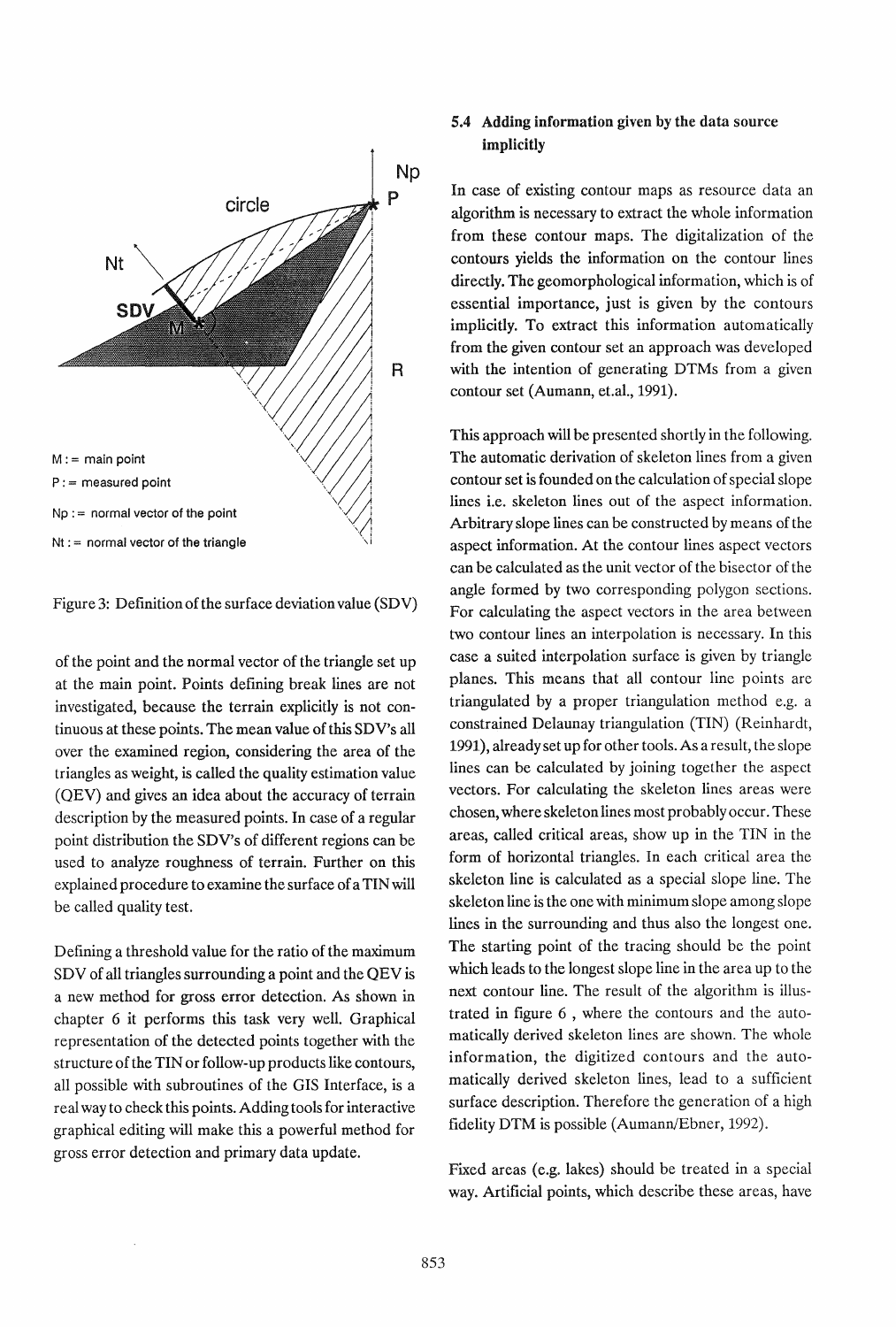to be generated to avoid an insufficient terrain description caused by the interpolation algorithm of the final DTM. For that purpose the boundaries of these areas must be located. Then the planar triangles from the preliminary TIN forming these areas afford a sufficient surface description to interpolate the artificial points.

#### 5.5 Data update and follow-up products

Within the GIS Interface of HIFI subroutines for data editing are available. In addition to the update of data the TIN us updated in real time. Thus after each data modification step as explained above an updated TIN is present and the modification actions can be checked at any time deriving DTM follow-up products, e.g. contours or shaded relief representations. Also the quality test is always available to check the improvements of the terrain description.

### 5.6 Point distribution

The final DTM generation with the finite element method realized in the program HIFI needs two main parameters a priori:

- .. the mesh width of the resulting grid for the interpolated points and
- .. the interpolation weight for the primary data.

Up to now not enough attention is paid to the determination of these parameters. Usually they are chosen empirically or due to the conditions of a project without knowing wether the parameters meet the requirements or not. Therefore the quality of a created DTM could be overestimated by the user or the potential of the primary data is not used fully for the DTM generation.

In the following a method for a realistic estimation of the mesh width is described. The lowest hierarchic level of the data organization in the HIFI data base is called a subarea, which includes 8\*8 meshes. Within every subarea there should exist a minimum of primary data. This minimum is the only a priori value for the following calculations.

In a first step a mesh width is automatically proposed, which is derived from the ratio of the whole DTM area and the primary data within this area. This mesh width can be changed optionally by the user. Using this mesh width a test of the homogeneity of the point distribution can be started. For that all data must be organized by subareas and the subareas by point classes (e.g. class i :

n to m points). The result is represented and can be analyzed by an image with colour coded subareas or in a summary way by a histogram (figure 4).



Figure 4: Histogram of a point distribution

If a great inhomogeneity within the point distribution is detected artificial points optionally are interpolated by means of the TIN within areas of sparse or none reference point coverage to support the interpolation algorithm for the final DTM.

### 6 . EXAMPLES AND EXPERIENCES

The approach has been tested by two practical examples. As a first data set digitized contours were preprocessed. The extension of the project area is about 3\*3 km and



Figure 5: Detected gross errors along a piece of a contour line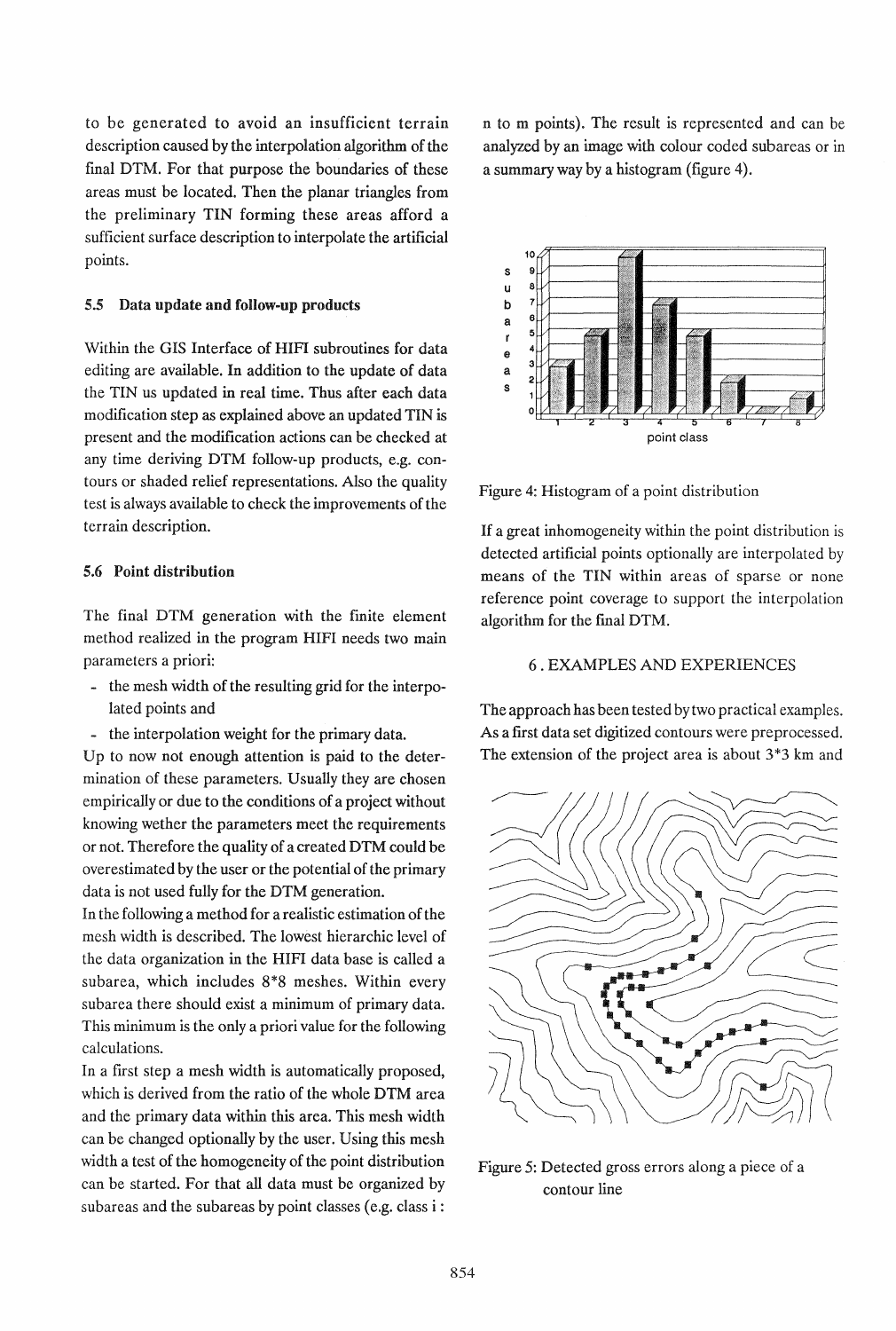

Figure 6 : Digitized contours, prepared for final DTM generation with HIFI



Figure 7: tacheometric data set after primary data preprocessing



Figure 8 : final contours derived with HIFI from data represented in figure 7